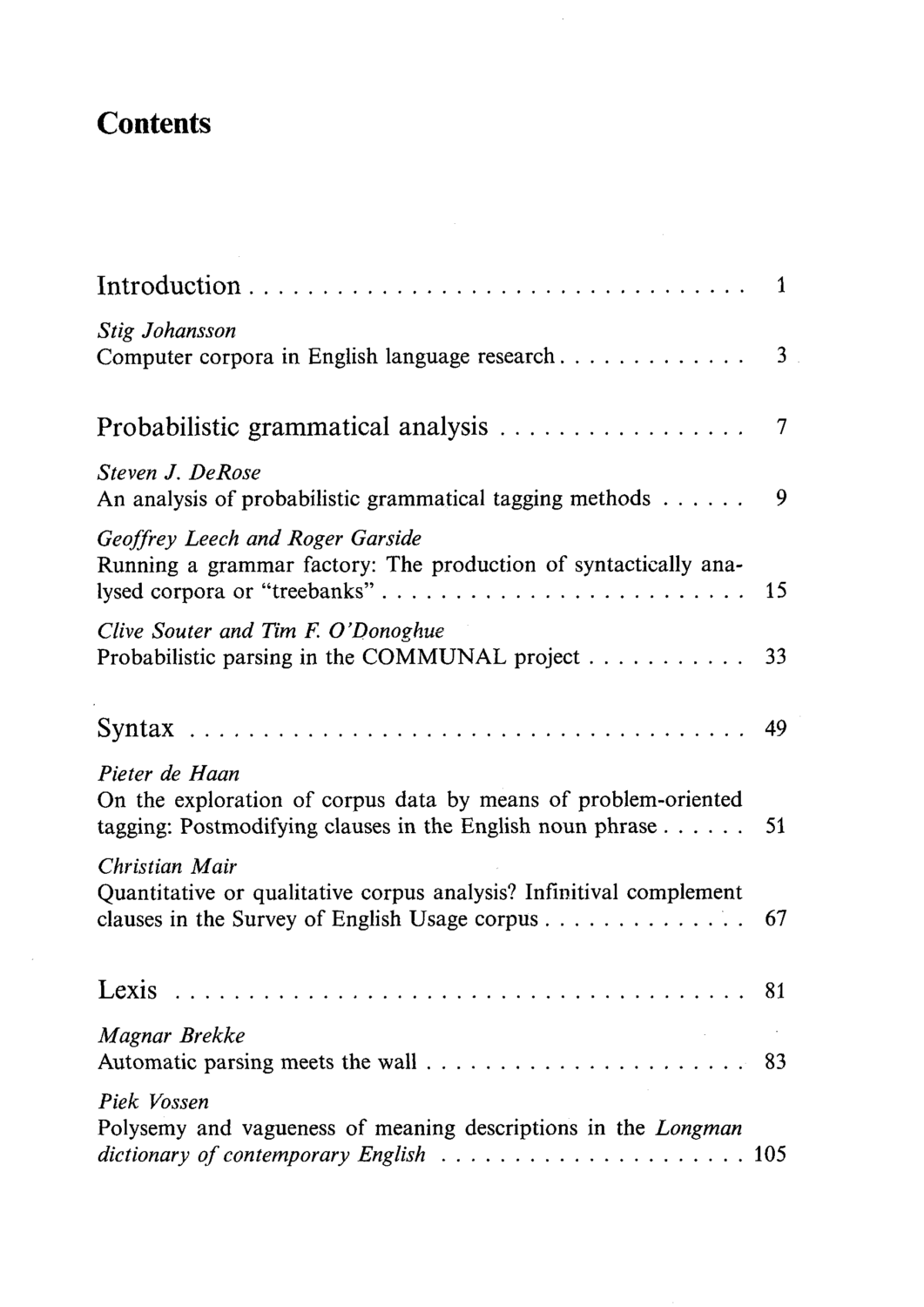$\sim$ 

| <b>Bengt Altenberg</b><br>Amplifier collocations in spoken English 127                                                                               |  |
|------------------------------------------------------------------------------------------------------------------------------------------------------|--|
| Gerry Knowles<br>Prosodic labelling: The problem of tone group boundaries 149                                                                        |  |
| Anne Wichmann<br>A study of up-arrows in the Lancaster/IBM Spoken English Corpus 165                                                                 |  |
|                                                                                                                                                      |  |
| <b>Peter Collins</b>                                                                                                                                 |  |
| Ossi Ihalainen<br>The grammatical subject in educated and dialectal English: Compa-<br>ring the London-Lund Corpus and the Helsinki Corpus of Modern |  |
| Gerhard Leitner<br>The Kolhapur Corpus of Indian English $-$ intravarietal description                                                               |  |
|                                                                                                                                                      |  |
| Dorrit Faber and Karen M. Lauridsen<br>The compilation of a Danish-English-French corpus in contract law 235                                         |  |
| Magnus Ljung                                                                                                                                         |  |
|                                                                                                                                                      |  |
| Benny Brodda<br>Doing corpus work with PC Beta; or, how to be your own computa-                                                                      |  |
| Knut Hofland<br>Concordance programs for personal computers $\ldots \ldots \ldots \ldots$ 283                                                        |  |
| Jacques Noël<br>Corpora and dictionaries in multiline records: A Unix/Awk approach                                                                   |  |

 $\ddot{\phantom{0}}$